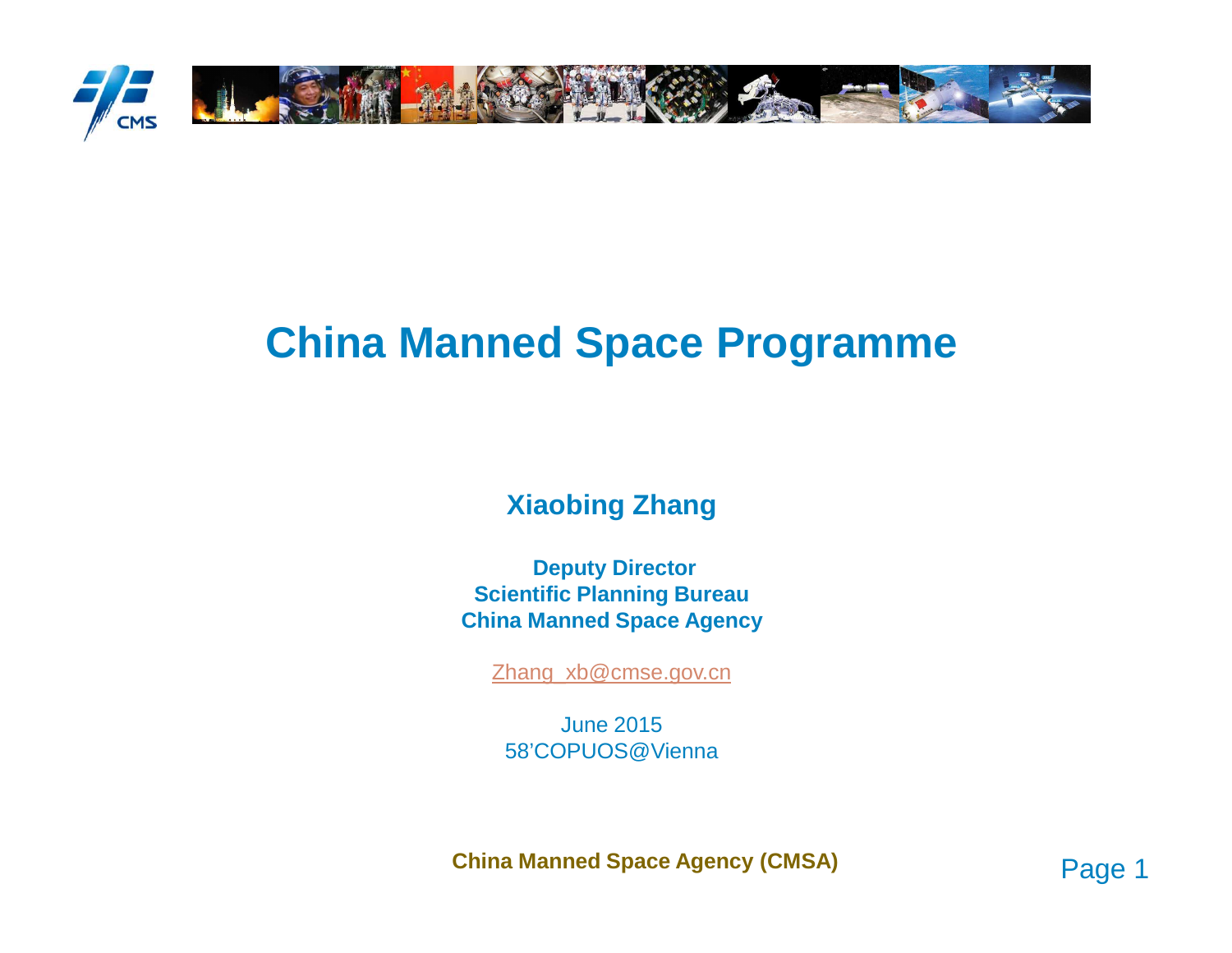

# **Content**

- $\mathcal{L}_{\mathcal{A}}$ Introduction to development strategy
- $\mathcal{L}_{\mathcal{A}}$ Achievements up to date
- $\mathcal{L}_{\mathcal{A}}$ China's space station and its latest development
- $\mathbb{R}^3$ International cooperation
- $\mathcal{L}_{\mathcal{A}}$ **Conclusion**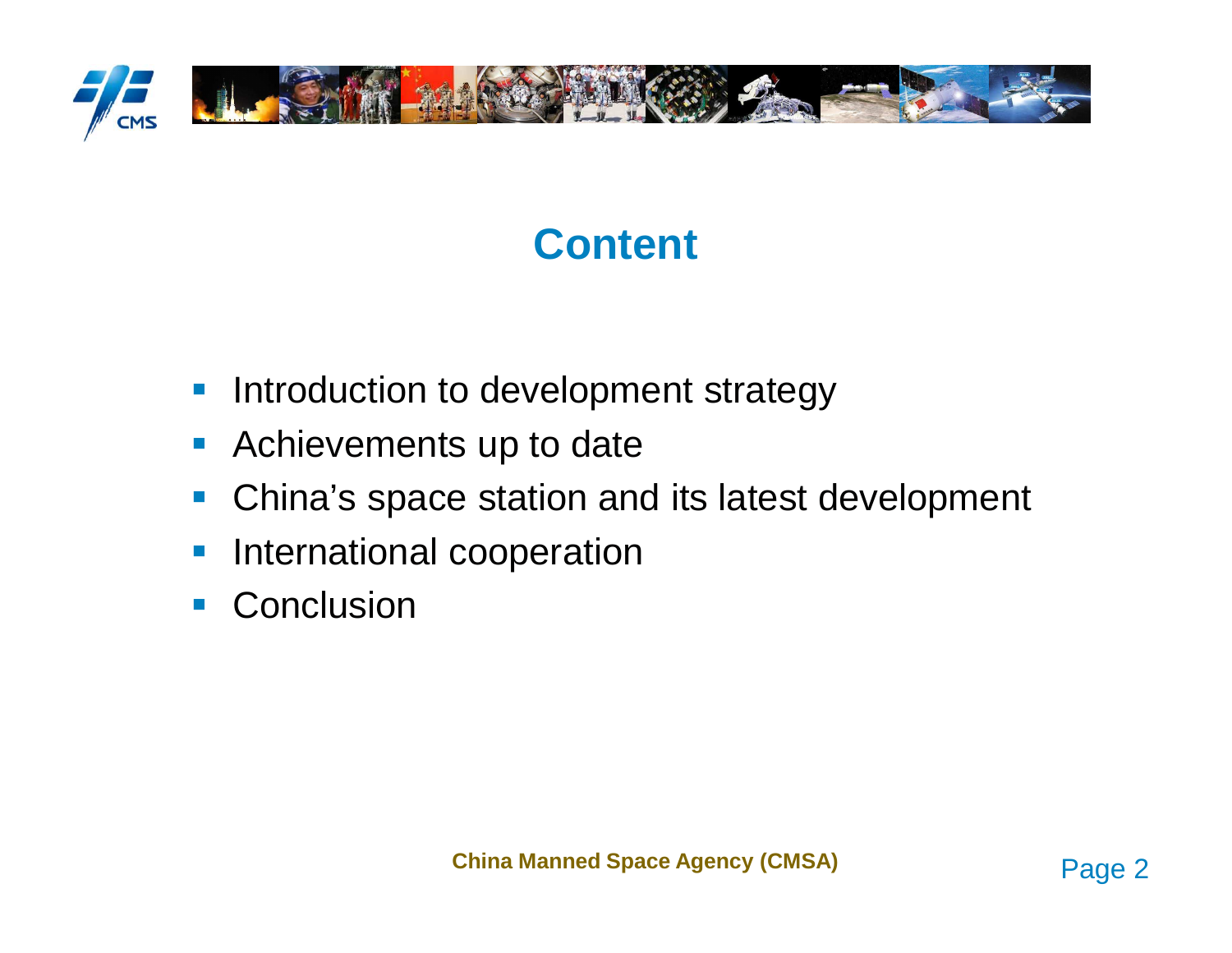

## **Part I: Development strategy**

- $\mathcal{L}_{\mathcal{A}}$  In 1992, the Chinese government approved the launch of China's manned space programme
- $\mathcal{A}$  Formulated the "three-step strategy" to implement the Programme



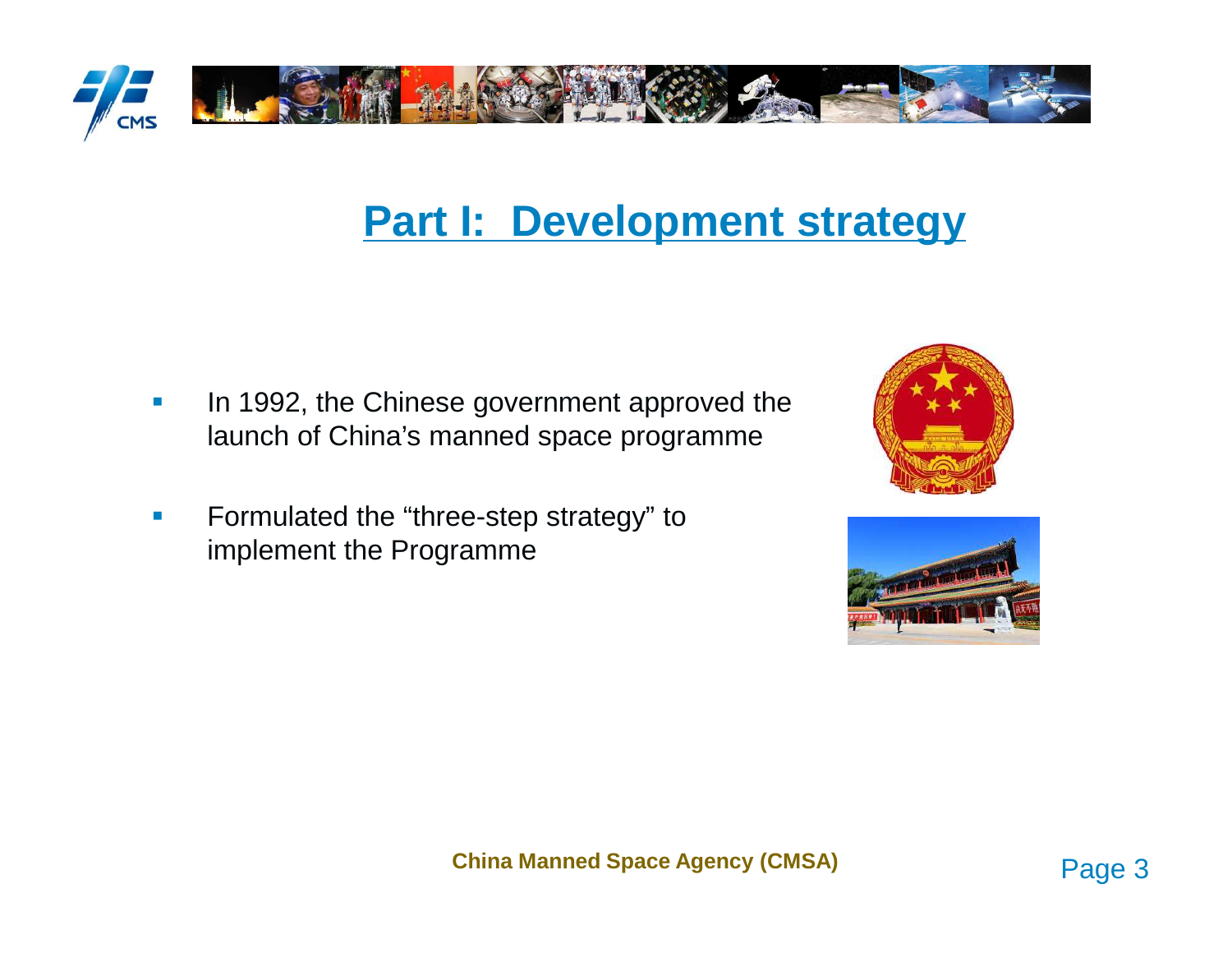

## **Three-step strategy**



3<sup>rd</sup> step. To construct China's space station to accommodate long-term man-tended utilization on a large scale



The 2<sup>nd</sup> step: To launch space labs to make technological breakthrough in EVA, R&D, and accommodation of longterm man-tended utilization on a modest scale



The 1<sup>st</sup> step: To launch manned spaceships to master the basic human space technology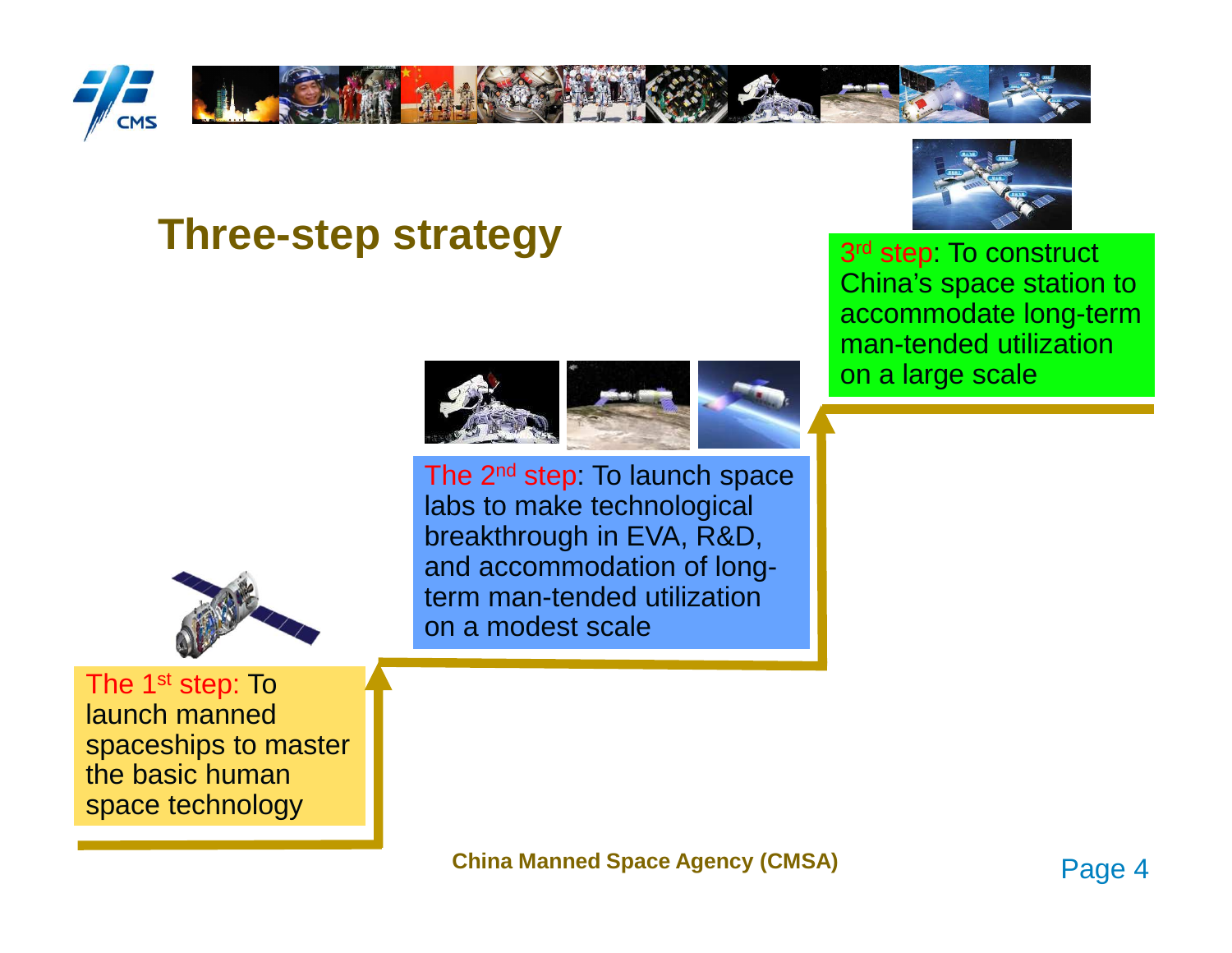

## **Part II: Achievements up to date**

- $\mathcal{L}$  Unmanned spaceflight missions
	- –SZ-1, 20 Nov 1999, 1<sup>st</sup> unmanned spaceflight
	- –SZ-2, 10 Jan 2001, 2<sup>nd</sup> unmanned spaceflight
	- –SZ-3, 25 Mar 2002, 3<sup>rd</sup> unmanned spaceflight
	- –SZ-4, 30 Dec 2002, 4<sup>th</sup> unmanned spaceflight



SZ-1

SZ-2





SZ-3

SZ-4



- $\mathcal{L}_{\mathcal{A}}$  Achieved goals:
	- Laying a solid foundation for manned missions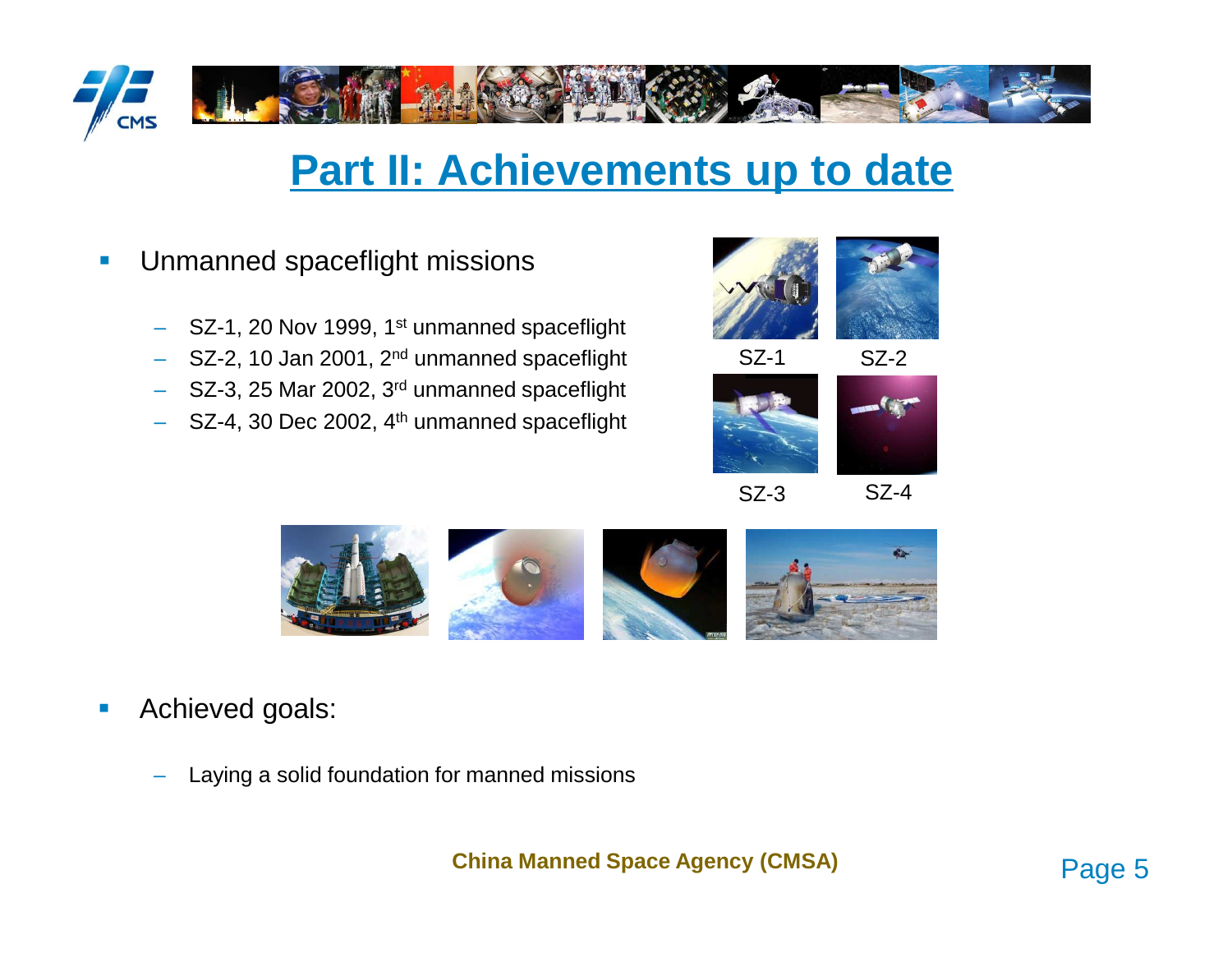

#### П Manned spaceflight missions – **Basic Human Spaceflights**



Shenzhou-5, 2003, 1<sup>st</sup> manned spaceflight mission



Shenzhou-6, 2005, 1<sup>st</sup> multiple-crew and multiple-day spaceflight mission

- Achieved goals:
	- Fulfilled the task of the 1<sup>st</sup> step of the three-step strategy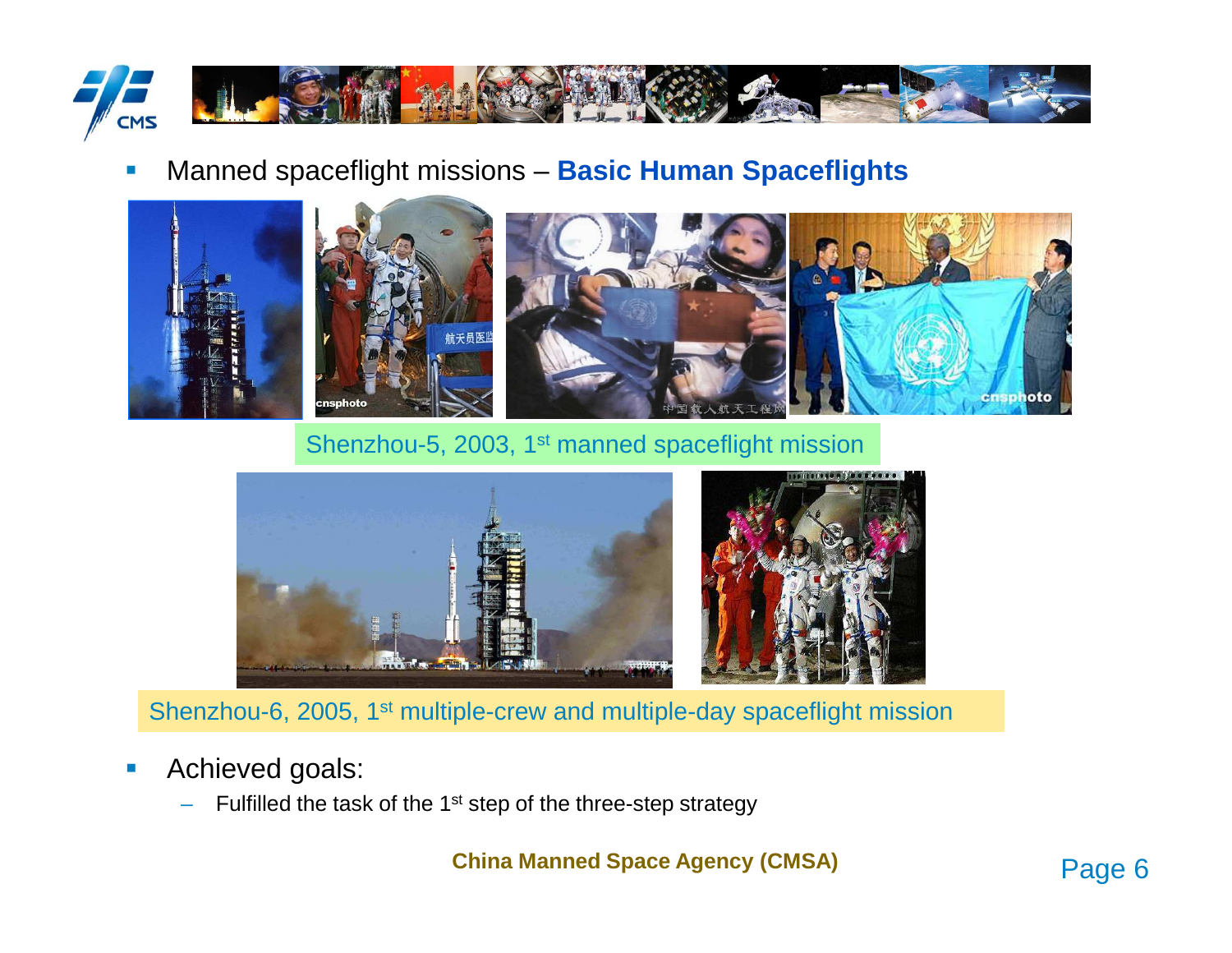

 $\mathcal{L}_{\mathcal{A}}$ Manned spaceflight missions – **Space Walk**



## Shenzhou-7, 2008, 1<sup>st</sup> Extravehicular Activity (EVA)

**China Manned Space Agency (CMSA)**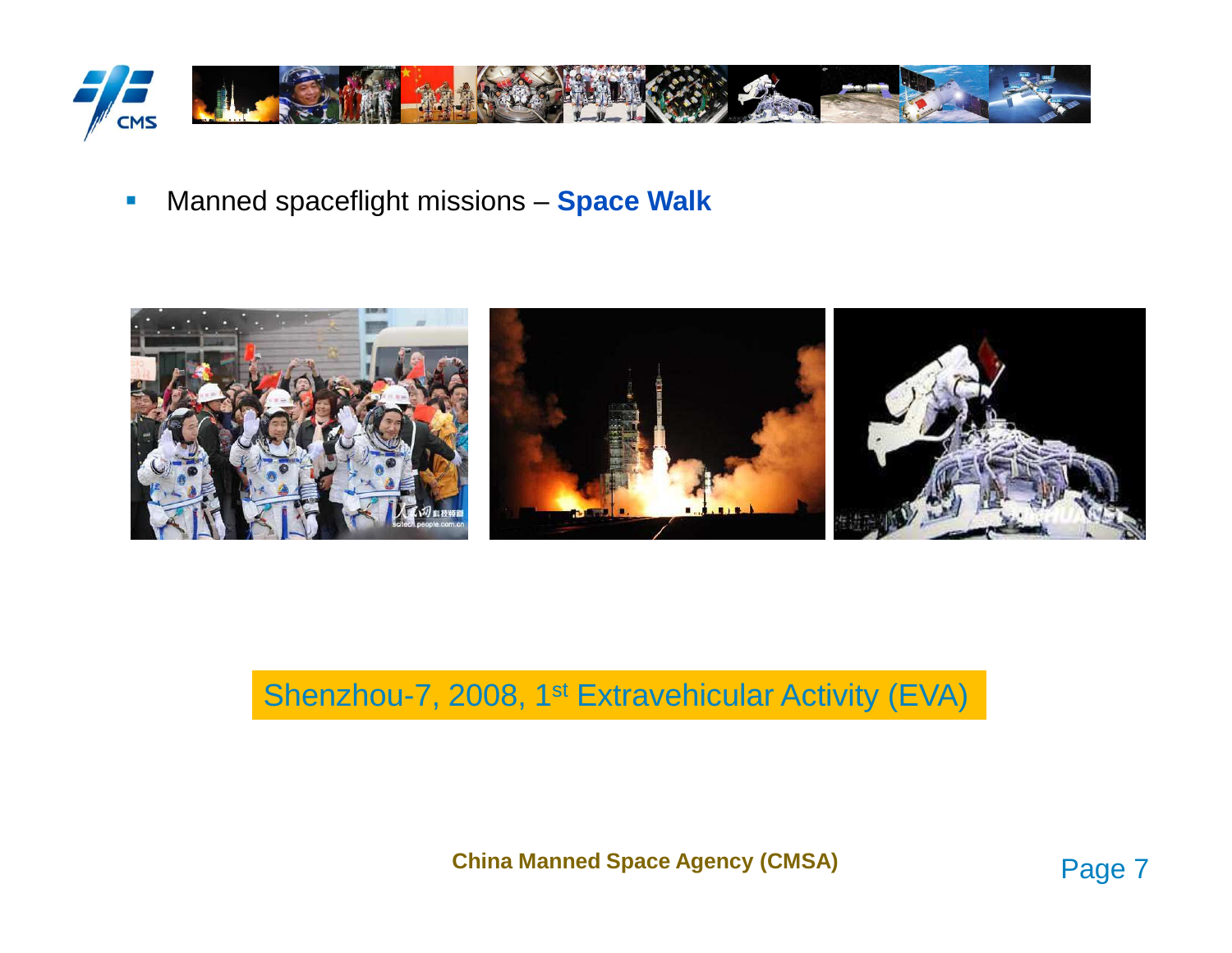

Manned spaceflight missions – **Rendezvous & Docking**



2011, TG-1 Space Lab





2011, SZ-8 docking with TG-1



2012, SZ-9 docking with TG-1, 1<sup>st</sup> Chinese Female Astronaut, LIU Yang



2013, SZ-10 docking with TG-1, 2<sup>nd</sup> Chinese Female Astronaut, WANG Yaping, Space class

**China Manned Space Agency (CMSA)6 Rendezvous and Docking Missions in total**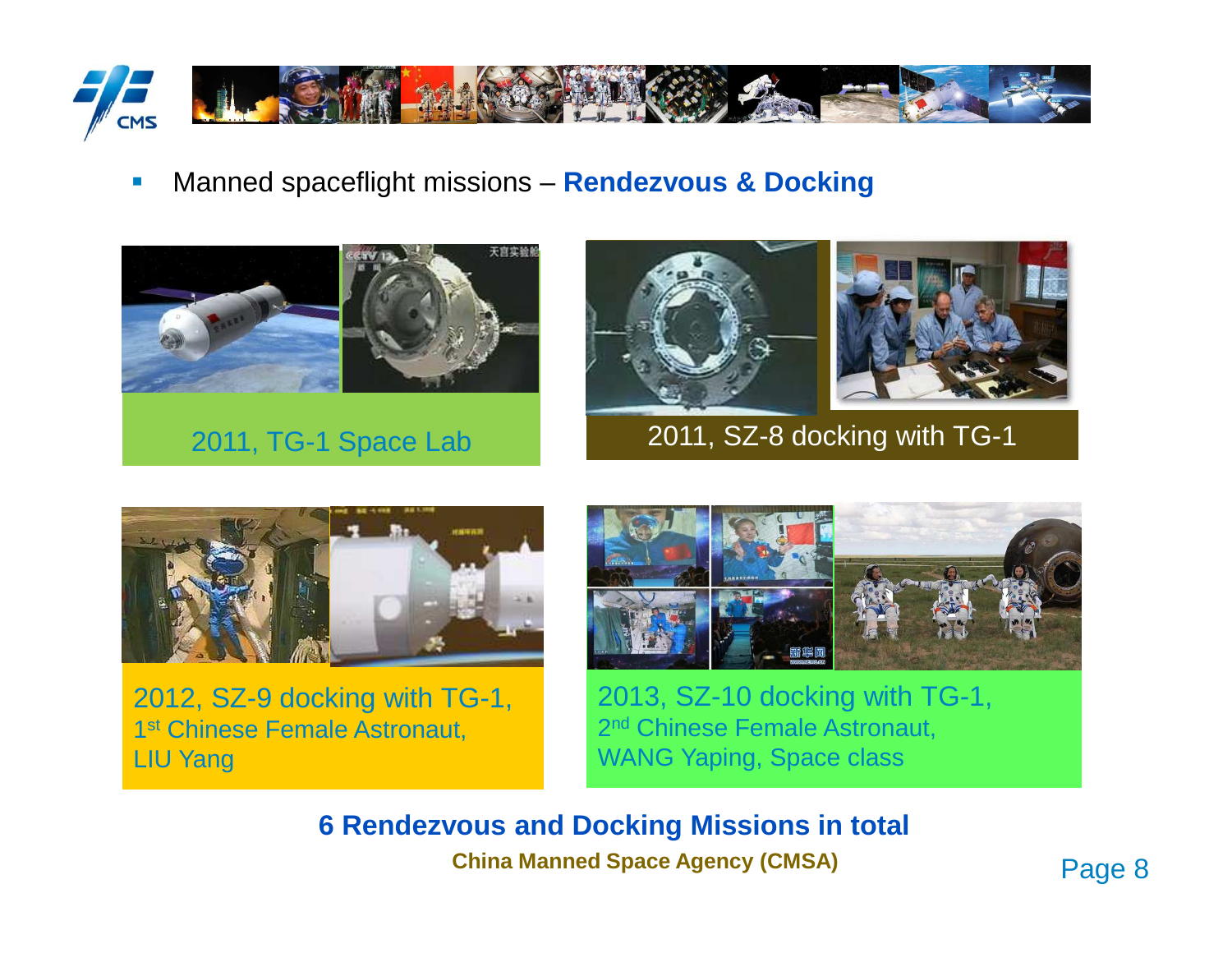





YANG Liwei

SZ-5, 15 Oct 2003



FEI Junlong NIE Haisheng SZ-6, 12 Oct 2005





ZHAI Zhigang LIU Boming JING Haipeng SZ-7, EVA, 25 Sep 2008







JING Haipeng LIU Yang LIU WangSZ-9, Manual RVD with TG-1, 16 Jun 2012









NIE Haisheng, WANG Yaping ZHANG XiaoguangSZ-10, Manual RVD with TG-1, 11 Jun 2013

So far, China has carried out 11 spaceflight missions in total, 5 of which were manned missions, sending 10 Chinese astronauts into space and returning them safely.

Page 9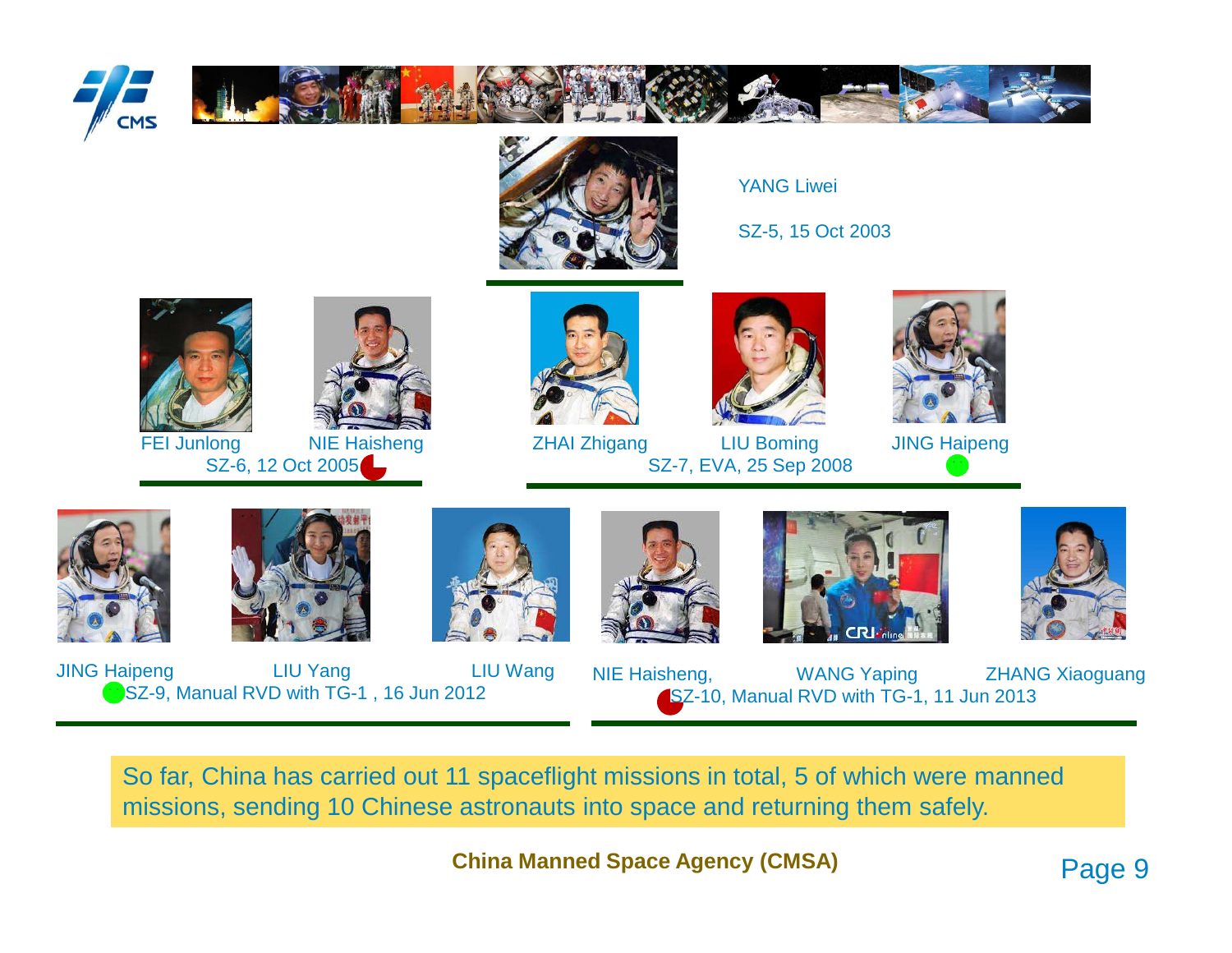

## **Part III: China's Space Station Project and its Progress**

- $\mathcal{L}_{\mathcal{A}}$  China's manned space programme has comprehensively entered into the stage of Space Station construction.
- $\mathcal{C}$  The construction is well under way following the two-phase plan:
	- **Phase 1: Space lab**
	- –**Phase 2: Space station**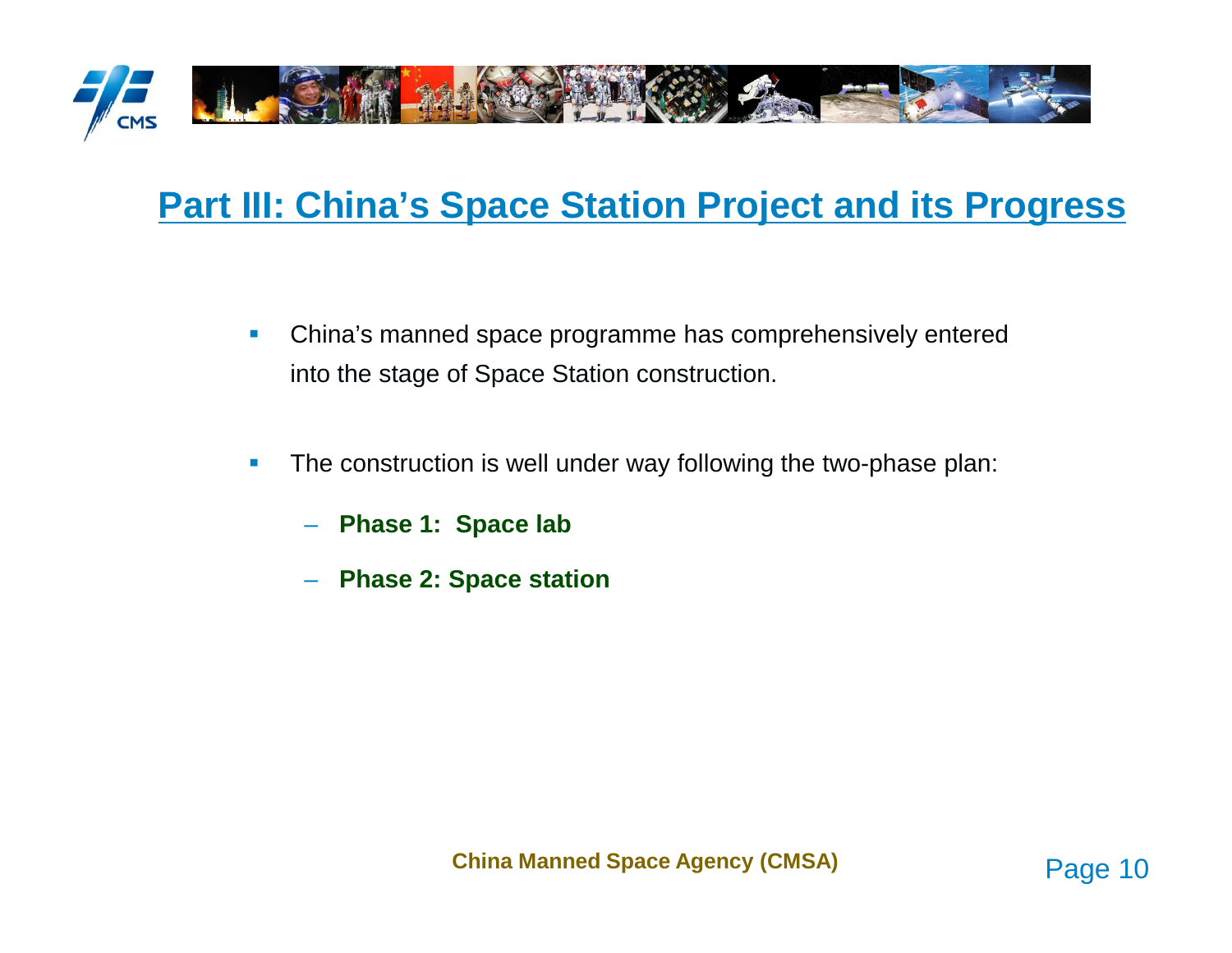

- $\mathcal{L}_{\mathcal{A}}$ **Phase 1: Space Lab**
- **Missions:**
	- •To launch Tiangong-2 space lab, a manned spaceship, a cargo spaceship
	- $\bullet$ To conduct rendezvous and docking missions
	- To master key technologies including on-orbit propellant re-entry
	- To prepare for the construction of the Space Station

#### **Progress/plan:**

- $\bullet$  In 2014, the newly built Hainan Launch Site witnessed a successful ground drill for CZ-7 carrier rocket to launch the cargo spaceship.
- $\bullet$ In 2016, the first space flight experiment of CZ-7 carrier rocket will be performed.
- •Afterwards, subsequent planned flight missions will follow.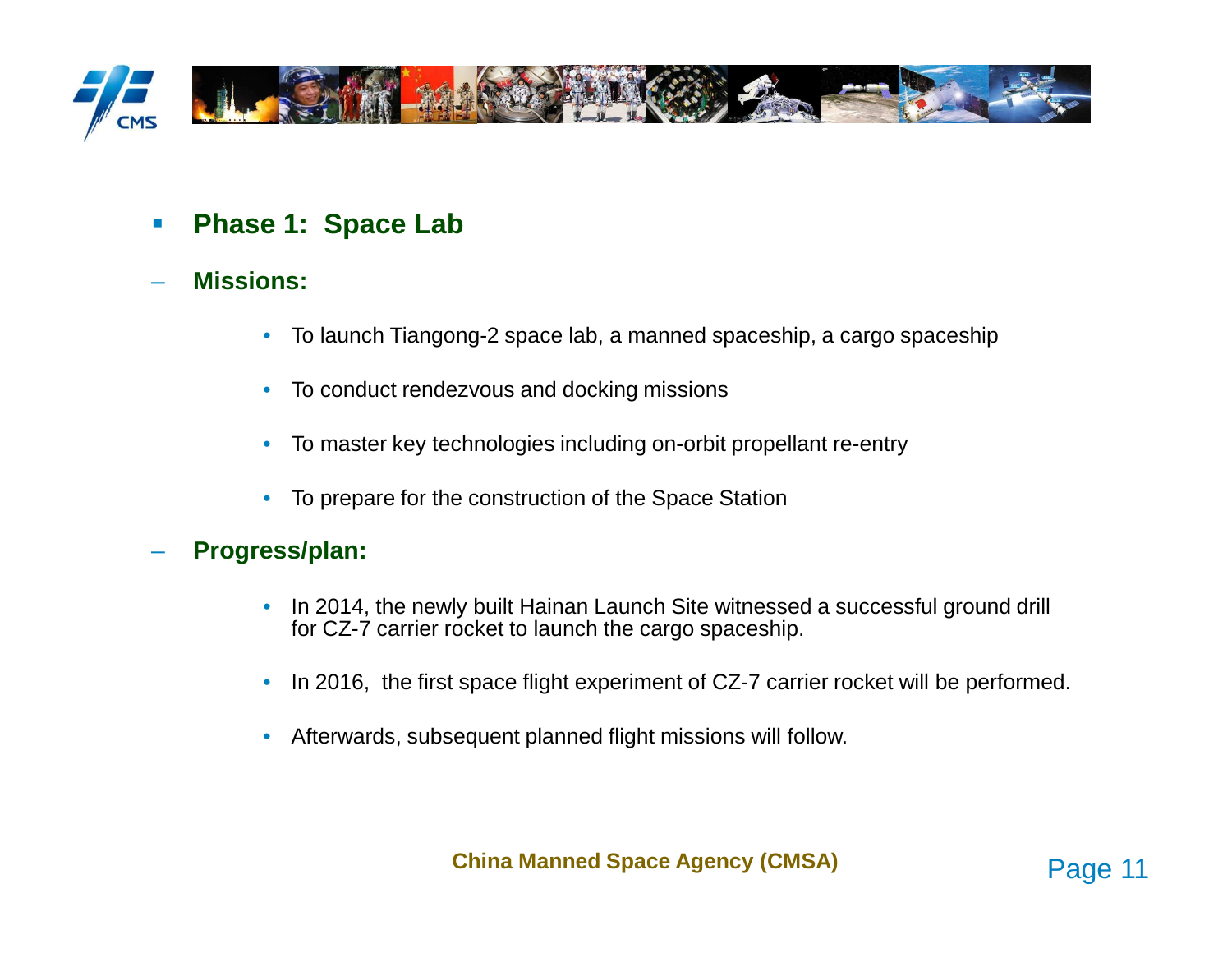

 $\blacksquare$ 

### **Phase 2: Space Station**

- $\blacksquare$  Design specification
	- $-$  Three modules, yymmetrically T-shaped
	- Inclination:  $42^\circ \approx 43^\circ$
	- Altitude: 340~450 km
	- Lifetime: 10 years
	- Crew members: 3, a maximum of 6 for rotation



- ٠ Core module
	- Control and manage the complex
	- Provide accommodation and working place for astronauts
- Experiment module I and II –
	- Space science experiments
	- Space applications
	- Space technology demonstration



- **Station Expansion Capability**
- According to future requirements for utilization and international cooperation, newly built modules can be added, and aboard payloads can be exchanged.
- Lifetime of the Station can be extended through proper maintenance and repair.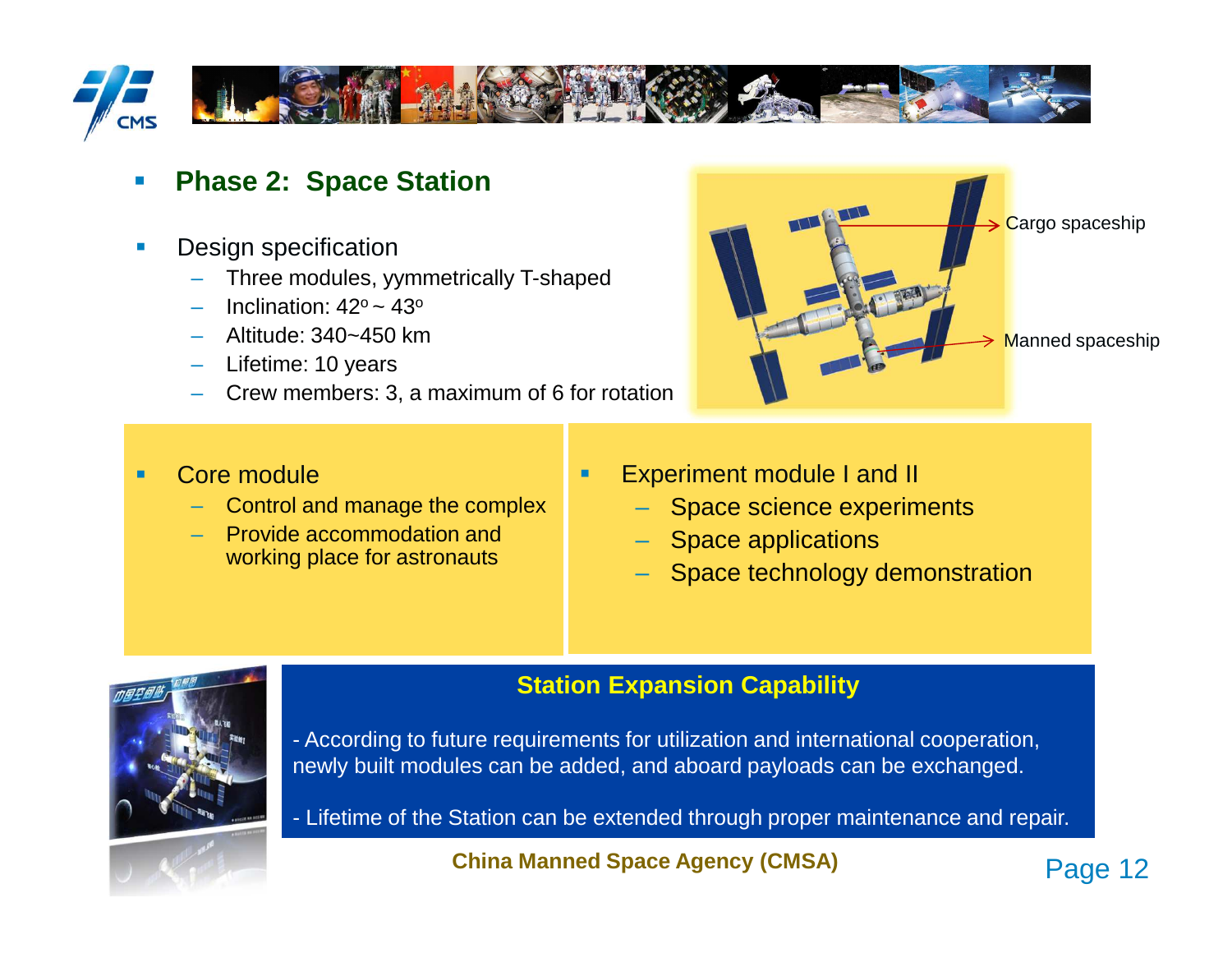

п The three modules of China's Space Station are all designed to feature advanced technology and multi-purpose facilities:

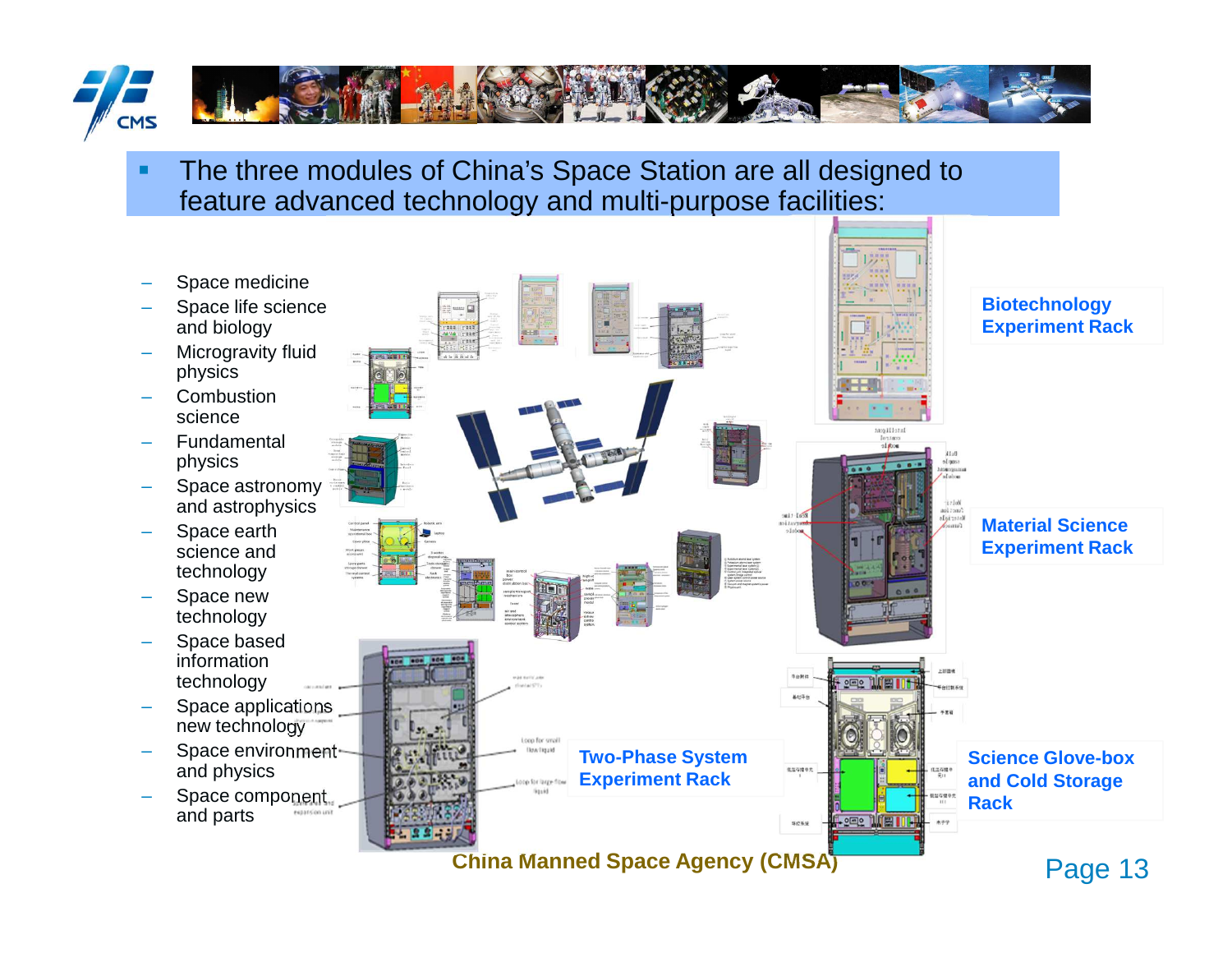

- Station modules
	- To be launched by the CZ-5B
	- At Hainan Space Launch Site.



- П Cargo spaceships
	- Pressurized, semi-pressurized, unpresurrized
	- To transport airtight cargo, large extravehicular payloads, experiment platform
	- To be launched by CZ-7
	- At Hainan Space Launch Site
- Crew transportation
	- $-$  Shenzhou(SZ) Spaceship
	- CZ-2F launch vehicle
	- Crew members: 3
	- Crew rotation: up to 6 months
	- Launch site: Jiuquan



**China Manned Space Agency (CMSA)**



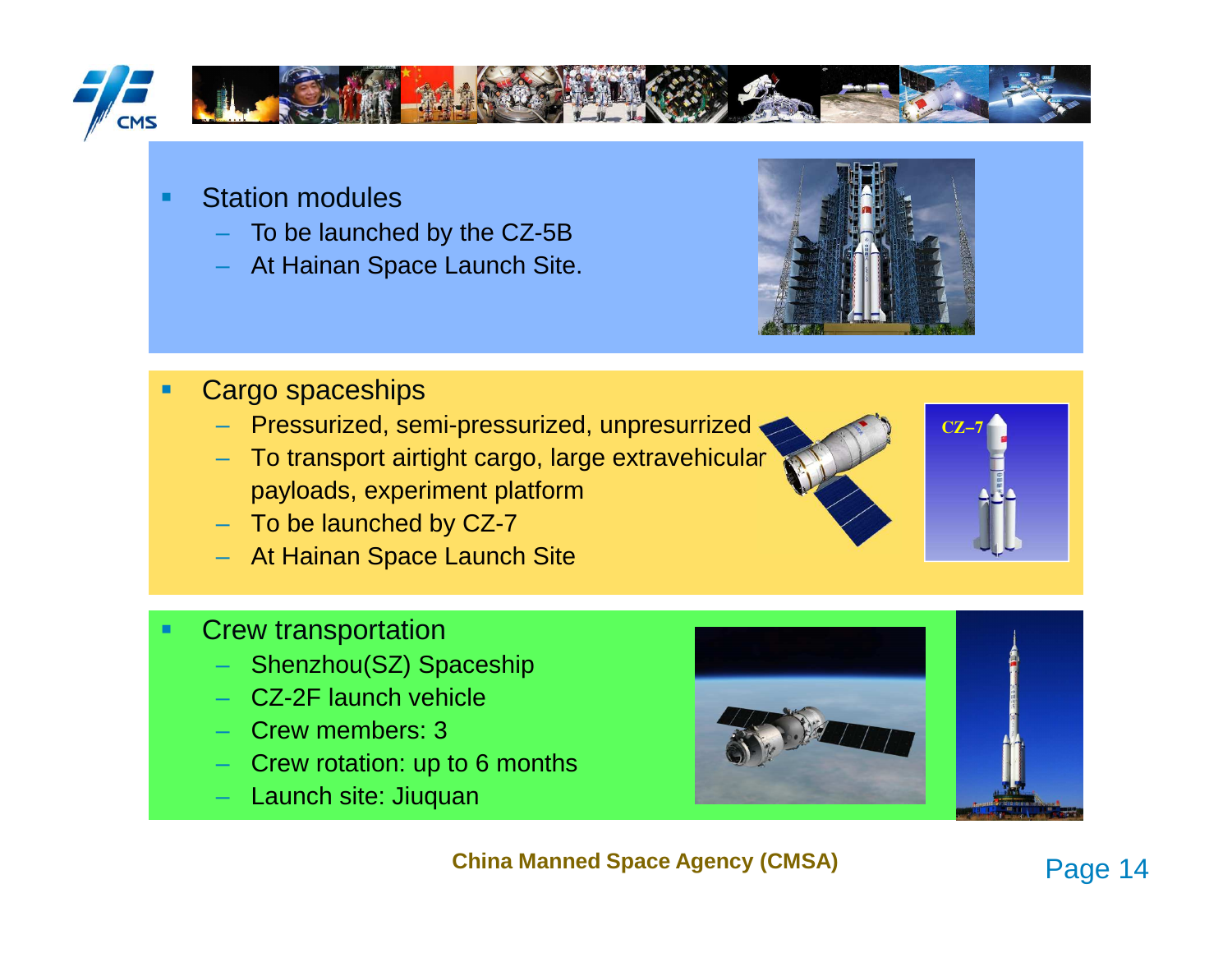

#### $\mathbf{r}$ **Space Station construction plan**

- –Currently, China's Space Station project is well under way
- The modules of the Station and new types of launch vehicles as well as other related facilitates are under development
- The Core Module is scheduled to be launched in 2018
- –The Experiment Module I and II will follow afterwards
- –The Station will be put into operation around 2022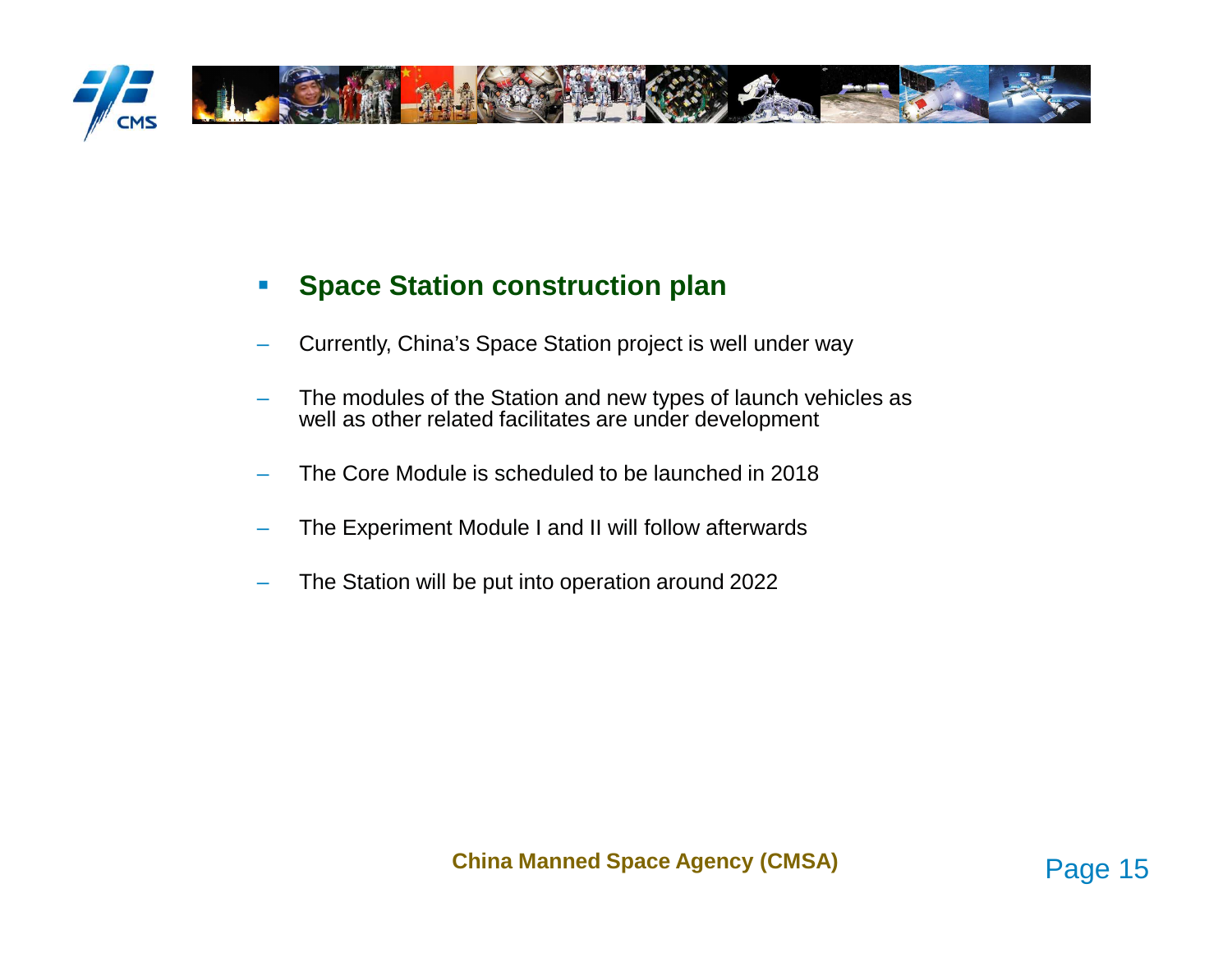

## **Part IV: International cooperation**

## *Bring benefits of China's Space Station to humanity*

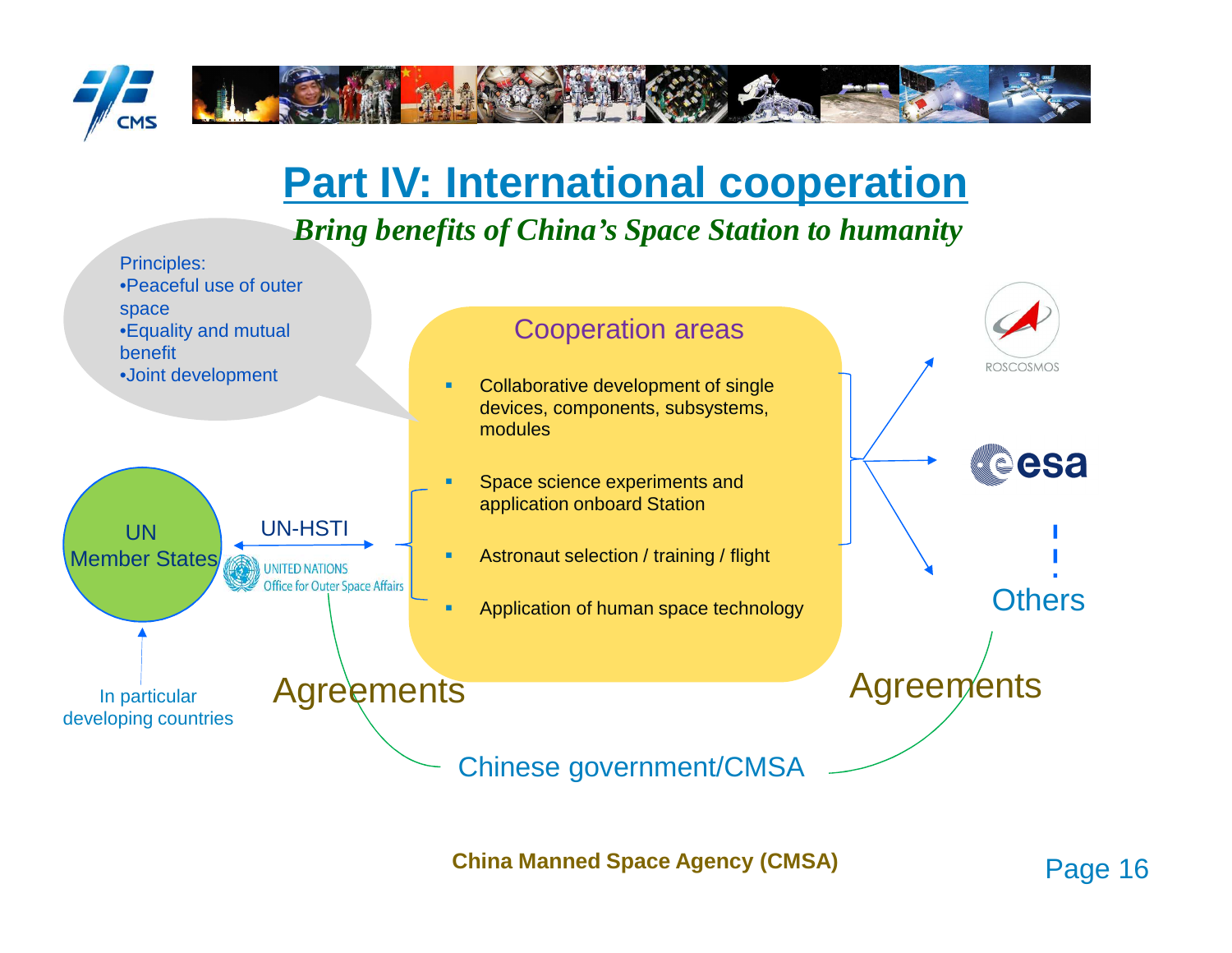

# **Conclusion**



- П China's Space Station will provide a reliable and expandable microgravity platform for space science and technology research and applications.
- CMSA is considering further and long-term development in human space exploration after the forthcoming accomplishment of the present three-step strategy,
- П It is certain that China will never halt its footsteps in human space exploration and will continue to explore the vast space, deeper and further!